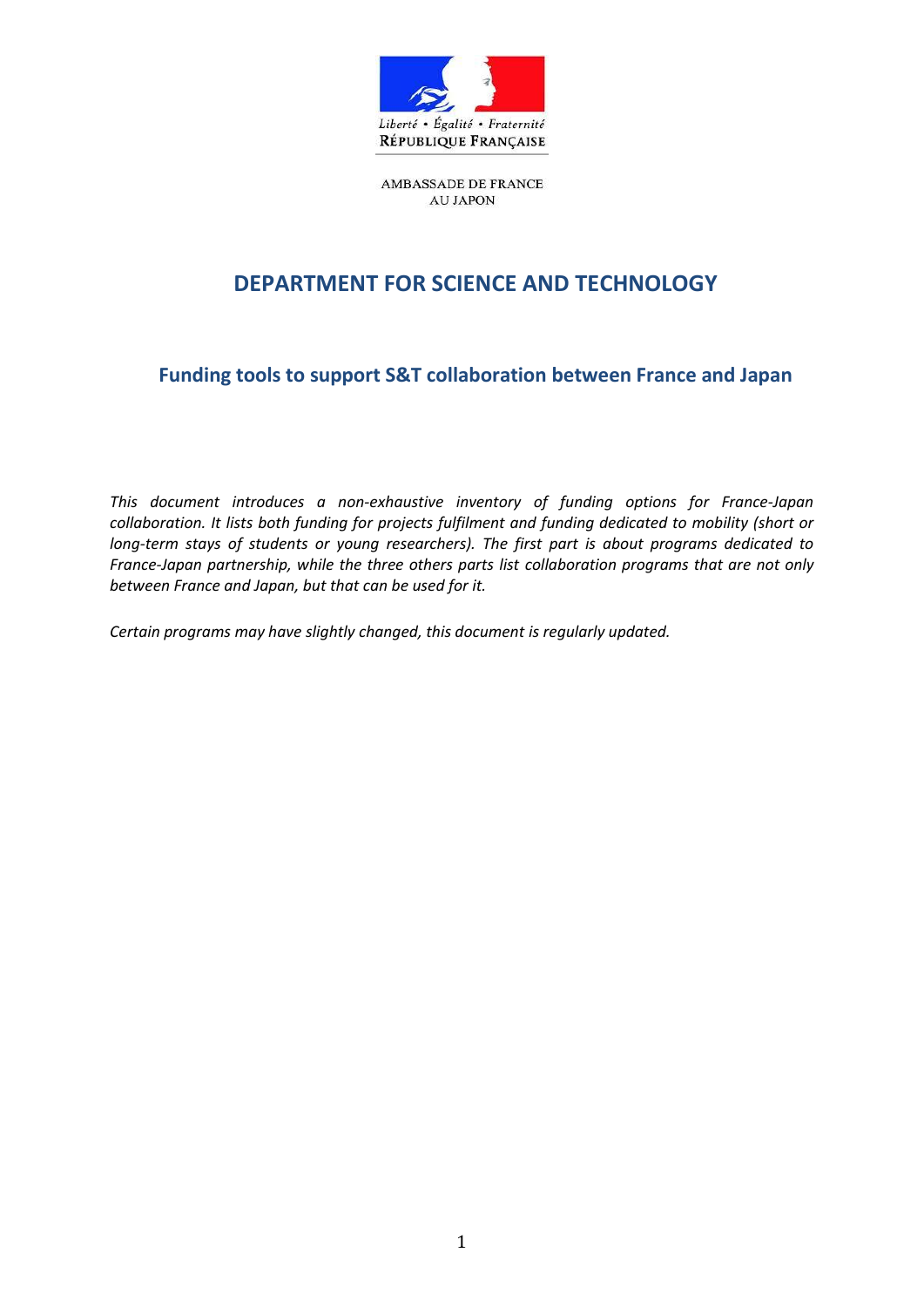

# **1. BILATERAL FRANCE-JAPAN PROGRAMS**

Those programs are dedicated to France-Japan partnerships.

### **1.1 ANR**

#### **1.1.1 ANR International call**

ANR launched a bilateral joint call with the Japan Science and Technology Agency, as announced in the work plan of ANR for 2018. The eligible research fields were Generic Technologies (robotic, cobotic, teleoperation, localization, identification and cartography, image treatment, observation system, captors and materials).

Another bilateral joint call may be launched with the Japan Science and Technology Agency in the fields of energy, industrial stimulation and information and communication technologies.

[http://www.agence-nationale-recherche.fr/suivi-bilan/historique-des-appels-a-projets/appel](http://www.agence-nationale-recherche.fr/suivi-bilan/historique-des-appels-a-projets/appel-detail1/appel-a-projets-generique-2018/)[detail1/appel-a-projets-generique-2018/](http://www.agence-nationale-recherche.fr/suivi-bilan/historique-des-appels-a-projets/appel-detail1/appel-a-projets-generique-2018/) 

#### **1.1.2 ANR JST Joint Call**

ANR and JST have signed a new French-Japanese collaboration agreement in scientific research based on CREST program. It will be concretized by the launch of a joint call in the two following Priority Areas in the frame of the JST-CREST program:

- *- Quantum technology (*[www.jst.go.jp/kisoken/crest/en/research\\_area/ongoing/bunyah28-](http://www.jst.go.jp/kisoken/crest/en/research_area/ongoing/bunyah28-2.html) [2.html\)](http://www.jst.go.jp/kisoken/crest/en/research_area/ongoing/bunyah28-2.html)
- *- Symbiotic Interaction (*www.jst.go.jp/kisoken/crest/en/research\_area/ongoing/areah29- 4.html )

The proposals should be led by a Japanese PI and a French PI and will be evaluated via a peer-review procedure by JST and ANR. The call is open to public and private partners. The call opening is planned in Mid February 2018 and the deadline for submission is mid-April 2018.

[http://www.agence-nationale-recherche.fr/en/information/news/single/pre-announcement-jstanr](http://www.agence-nationale-recherche.fr/en/information/news/single/pre-announcement-jstanr-joint-call-based-on-crest-program/)[joint-call-based-on-crest-program/](http://www.agence-nationale-recherche.fr/en/information/news/single/pre-announcement-jstanr-joint-call-based-on-crest-program/)

<http://www.jst.go.jp/kisoken/boshuu/teian.html> (JP)

## **1.2 Hubert Curien Program (PHC) SAKURA**

This program from the Ministry of Europe and Foreign Affairs and carrying out by Campus France, funds around 12 grants during 2 years in order to facilitate exchanges between partners of a same project. The Japanese partner (JSPS) funds the same number of grants. The Japanese scientific partner should be under 46 y.o and the overall projects should involve young researchers. The annual call for projects covers all fields of research, including Human and Social Science (contemporary subject being encouraged). Please note that the French team and the Japanese team have to submit the same project to their national institution: Campus France or JSPS.

<http://www.campusfrance.org/fr/sakura>

<http://www.jsps.go.jp/j-bilat/semina/jrss.html>

### **1.3 French government grants of mobility (BGF)**

The French government grants program aims to support young Japanese students or researchers willing to do a part of their studies in France. Duration: 1 university year (10 to 12 months), renewable once.

<http://www.ambafrance-jp.org/article2915>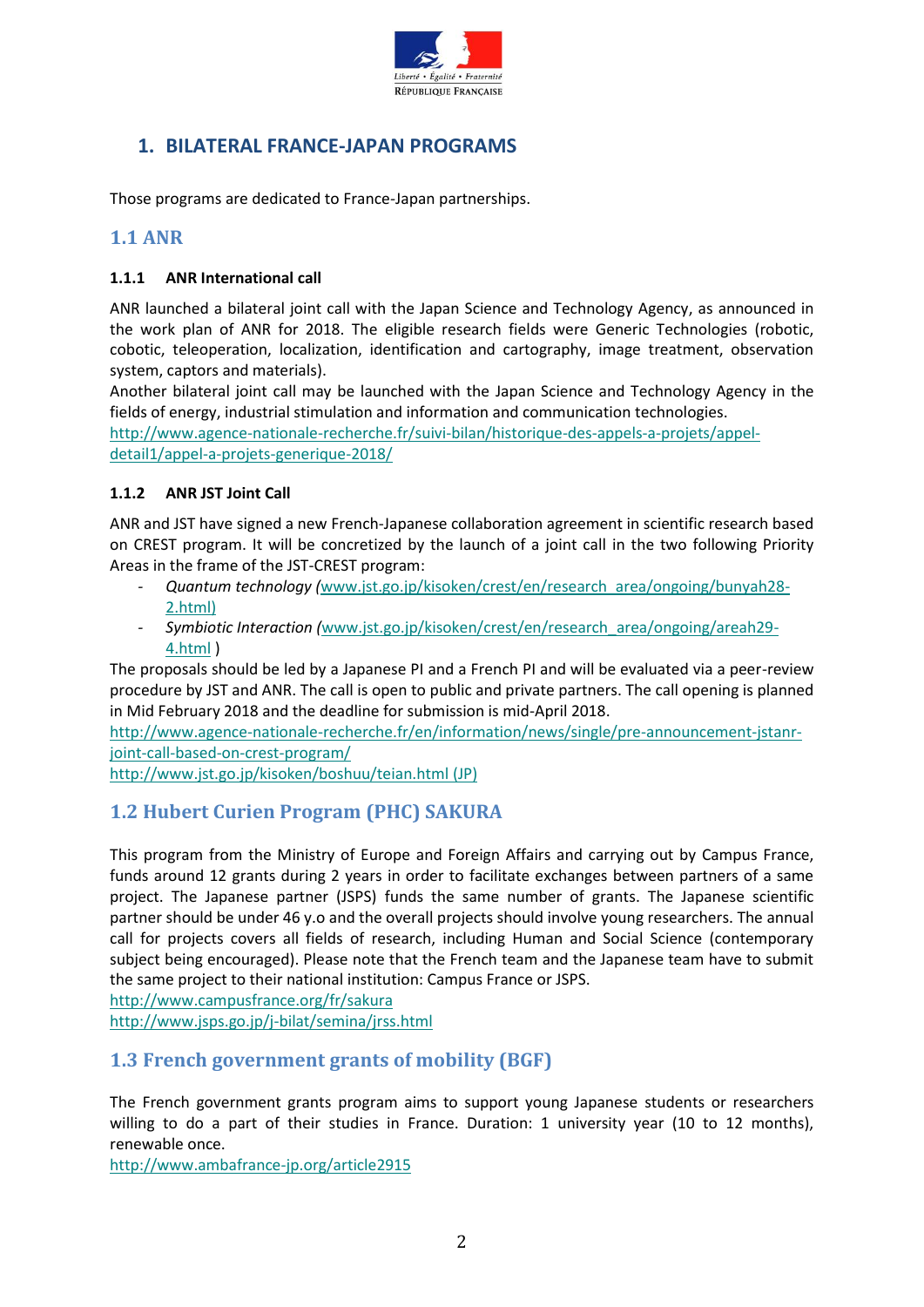

# **1.4 Exploration Japan**

The programme "Exploration Japan" allows French scientists working in a French research institution to run an exploratory mission in Japan to discover the Japanese research landscape. The mission should involve meeting(s) with new Japanese fellows to start new initiatives that could lead to a scientific joint project.

[https://www.diplomatie.gouv.fr/fr/politique-etrangere-de-la-france/diplomatie-scientifique/veille](https://www.diplomatie.gouv.fr/fr/politique-etrangere-de-la-france/diplomatie-scientifique/veille-scientifique-et-technologique/japon/article/lancement-de-l-edition-2018-du-programme-exploration-japon-ouvert-a-tous-les)[scientifique-et-technologique/japon/article/lancement-de-l-edition-2018-du-programme](https://www.diplomatie.gouv.fr/fr/politique-etrangere-de-la-france/diplomatie-scientifique/veille-scientifique-et-technologique/japon/article/lancement-de-l-edition-2018-du-programme-exploration-japon-ouvert-a-tous-les)[exploration-japon-ouvert-a-tous-les](https://www.diplomatie.gouv.fr/fr/politique-etrangere-de-la-france/diplomatie-scientifique/veille-scientifique-et-technologique/japon/article/lancement-de-l-edition-2018-du-programme-exploration-japon-ouvert-a-tous-les)

## **1.5 Exploration France**

The programme "Exploration France" allows researchers working in a Japanese research institution to run an exploratory mission in France to discover the French research landscape. The mission should involve meeting(s) and visit(s) with new French fellows to start new initiatives that could lead to a scientific joint project.

[https://jp.ambafrance.org/Lancement-de-la-premiere-edition-du-programme-Exploration-France-](https://jp.ambafrance.org/Lancement-de-la-premiere-edition-du-programme-Exploration-France-12543)[12543](https://jp.ambafrance.org/Lancement-de-la-premiere-edition-du-programme-Exploration-France-12543)

## **1.6 CNRS-JSPS calls**

CNRS (*French National Centre for Scientific Research*) coordinates with JSPS (*Japan Society for the Promotion of Science*) four types of calls:

#### **1.6.1 JSPS Bilateral program with CNRS**

This program aims at forming sustainable networks evolved from individual scientist exchanges including young researchers.

<https://www.jsps.go.jp/english/e-bilat/call.html> <http://www.cnrs.fr/derci/spip.php?article50>

#### **1.6.2 JSPS Summer Program**

This program offered to young pre- and postdoctoral researchers from France for a 2-months period in the summer (June – August). Fields of research must be humanities, social sciences and natural sciences.

<http://www.jsps.go.jp/english/e-summer/index.html>

### **1.7 INSERM-JSPS calls**

This annual call supports exploratory visits from researchers as well as bilateral seminars. <https://www.jsps.go.jp/english/e-bilat/call.html>

[https://www.inserm.fr/professionnels-recherche/appels-projets-et](https://www.inserm.fr/professionnels-recherche/appels-projets-et-financements/financements-pour-collaboration-internationale-et-europeenne/programmes-financement-avec-japon)[financements/financements-pour-collaboration-internationale-et-europeenne/programmes-](https://www.inserm.fr/professionnels-recherche/appels-projets-et-financements/financements-pour-collaboration-internationale-et-europeenne/programmes-financement-avec-japon)

[financement-avec-japon](https://www.inserm.fr/professionnels-recherche/appels-projets-et-financements/financements-pour-collaboration-internationale-et-europeenne/programmes-financement-avec-japon)

## **1.8 Ayame Program Inria-JSPS**

This program aims to reinforce the collaborations between the projects teams from Inria and high level research teams from all around the world. The Japanese teams receive support from the JSPS. <https://www.jsps.go.jp/english/e-bilat/call.html>

<http://www.inria.fr/en/research/international-mobility/associate-teams/call-for-projects>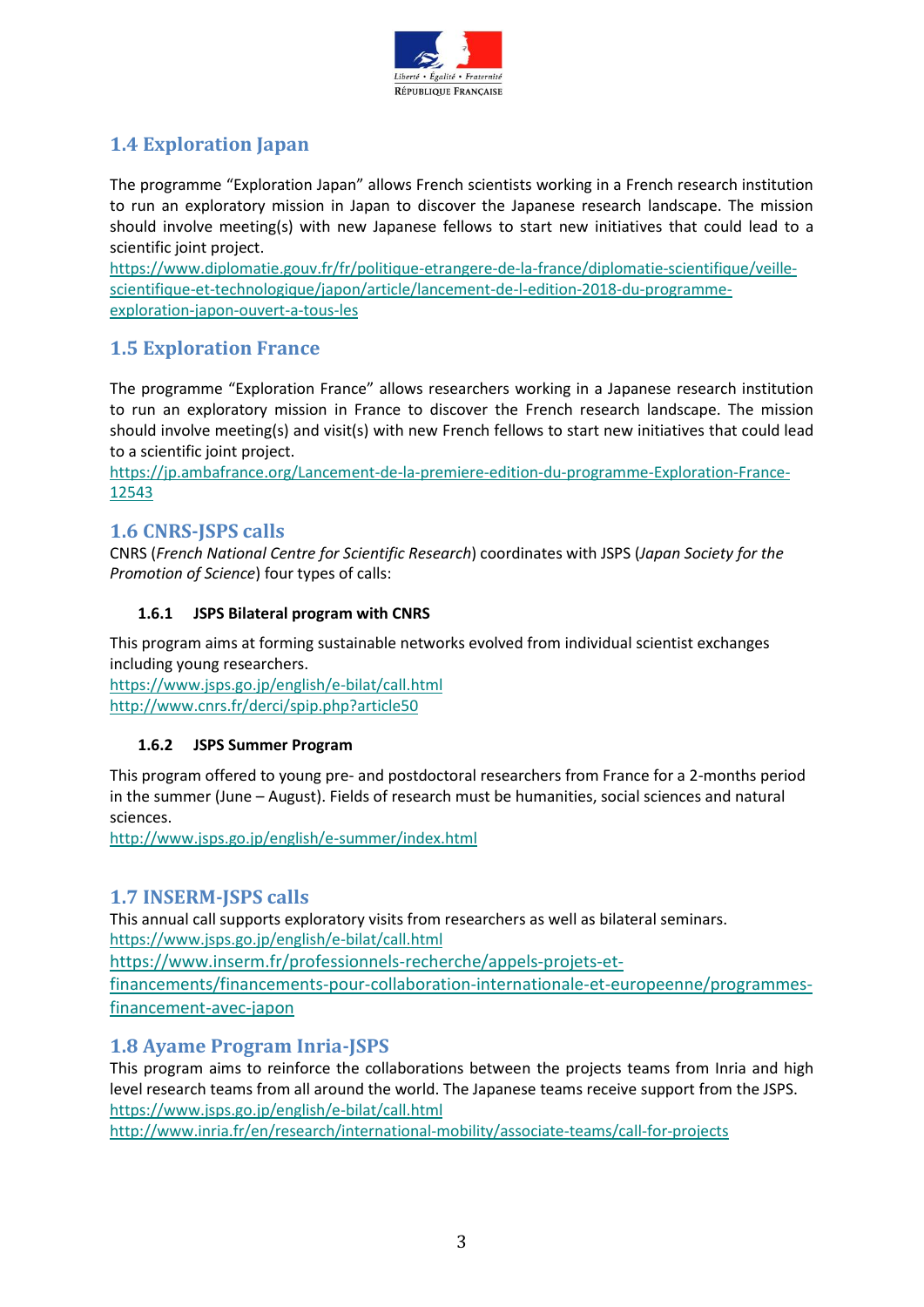

## **1.8 Japanese foundation**

The Japanese Foundation is represented in France by the Maison de la Culture du Japon à Paris or MCJP (The Japan Cultural Institute in Paris).

The Japan Foundation conducts programs in the three major areas of Arts and Cultural Exchange, Japanese-Language Education Overseas, Japanese Studies and Intellectual Exchange, as well as Strengthening Cultural Exchange in Asia. There are applicable programs in each of these areas, and support is provided for activities conducted by individuals and organizations that are involved in international exchange.

[https://www.mcjp.fr/fr/la-mcjp/la-fondation-du-japon/programmes-de-subventions-de-la](https://www.mcjp.fr/fr/la-mcjp/la-fondation-du-japon/programmes-de-subventions-de-la-fondation-du-japon-annee-fiscale-2014-2015)[fondation-du-japon-annee-fiscale-2014-2015](https://www.mcjp.fr/fr/la-mcjp/la-fondation-du-japon/programmes-de-subventions-de-la-fondation-du-japon-annee-fiscale-2014-2015) <https://www.jpf.go.jp/e/program/>

## **2. NATIONAL PROGRAMS FOSTERING INTERNATIONAL COOPERATION**

These programs may be used for French-Japanese cooperation.

## **2.1 French programs**

#### **2.1.1 ANR program: welcome of high level researchers**

This call for projects is open to all scientific fields and applies to two types of researchers: leading scientists whose careers are world-wide recognized, and high potential researchers who can prove a very high academic level at an international scale.

This program replaces the former "Retour post-doctorant et Chaires d'excellence" program. The applications to this call for projects are expected to be a collaborative work between the researcher and the hosting institution. The indicative bracket for this ANR funding is 150-900 k€.

[http://www.agence-nationale-recherche.fr/informations/actualites/detail/accueil-de-](http://www.agence-nationale-recherche.fr/informations/actualites/detail/accueil-de-chercheurs-de-haut-niveau-un-dispositif-gagnant-gagnant/)

[chercheurs-de-haut-niveau-un-dispositif-gagnant-gagnant/](http://www.agence-nationale-recherche.fr/informations/actualites/detail/accueil-de-chercheurs-de-haut-niveau-un-dispositif-gagnant-gagnant/)

[http://www.diplomatie.gouv.fr/fr/enjeux-internationaux/echanges-scientifiques-](http://www.diplomatie.gouv.fr/fr/enjeux-internationaux/echanges-scientifiques-recherche/partenariats-scientifiques-20601/partenariats-scientifiques-20152/article/technologies-de-l-information-et)

[recherche/partenariats-scientifiques-20601/partenariats-scientifiques-20152/article/technologies](http://www.diplomatie.gouv.fr/fr/enjeux-internationaux/echanges-scientifiques-recherche/partenariats-scientifiques-20601/partenariats-scientifiques-20152/article/technologies-de-l-information-et)[de-l-information-et](http://www.diplomatie.gouv.fr/fr/enjeux-internationaux/echanges-scientifiques-recherche/partenariats-scientifiques-20601/partenariats-scientifiques-20152/article/technologies-de-l-information-et)

### **2.1.2 CNRS Momentum**

CNRS launches a call for proposals that aims at enabling independent and talented young scientists to create and lead an original project within a CNRS affiliated laboratory. The CNRS-Momentum funding is allocated for a period of 3 years. CNRS has identified 13 different eligible thematic for this call. You can check the list on its website:

<http://www.cnrs.fr/mi/spip.php?article1401>

### **2.1.3 Eiffel scholarships**

The Eiffel Excellence Scholarship Programme was established by the French Ministry of Europe and Foreign Affairs to enable French higher education establishments to attract top foreign students to enrol in their master's and PhD courses. Only the French higher education institutions may submit candidature files.

<https://www.campusfrance.org/en/eiffel>

#### **2.1.4 Program from the Mathematical Sciences Foundation in Paris**

The Foundation Sciences Mathématiques de Paris offers a financial support for external scientists (junior/senior professors) to be invited in its affiliated laboratories for a **two-to-three month stay**.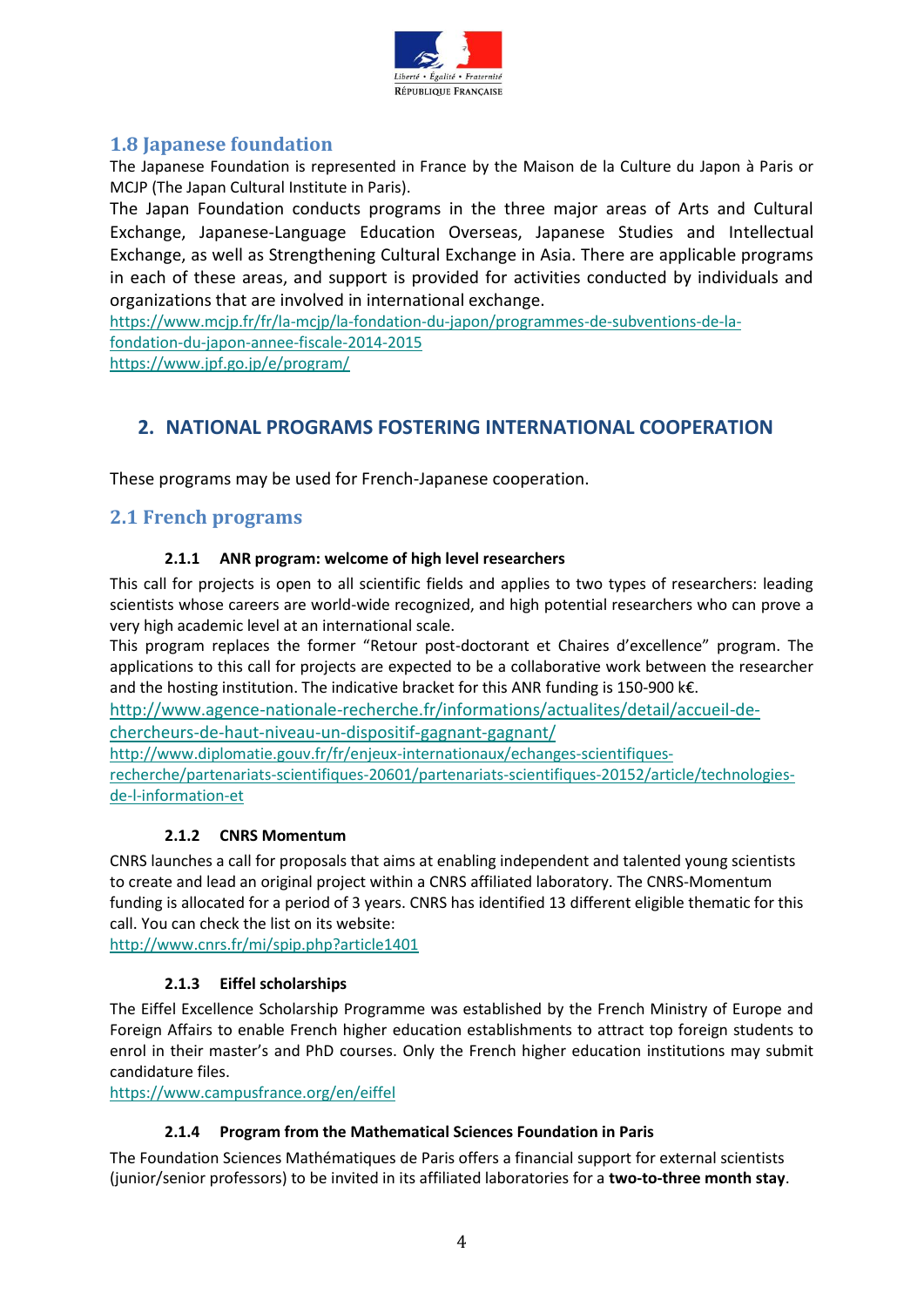

Appointed scientists will also have the opportunity to visit and to work with members of external laboratories. Demands of less than two months or more than three months will not be considered for this program.

<https://www.sciencesmaths-paris.fr/en/invitations-of-external-scientists-246.htm>

It can also finances scientific research visits for at least one months in external laboratories (French or from abroad). It is aimed at PhD students who are members of a laboratory affiliated to the foundation**.**

<https://www.sciencesmaths-paris.fr/en/the-foundations-research-chair-244.htm>

#### **2.1.5 N+i network**

This network gathers several French Engineering schools and allows French students at Bachelor's level to follow an engineering curriculum abroad and allows foreign students to follow this type of curriculum in France.

<http://www.nplusi.com/>

#### **2.1.6 Post-doctoral grants in the field of Biology and Information Technology / Grenoble, Saclay**

The direction of technological research and life science of CEA offer 15 post-doctoral grants (two years) in the field of personalized medicine, bio-production, precision agriculture and advanced functional materials.

- Genetics and Personalized Medicine project leaders: renaud.sirdey@cea.fr and [francois.artiguenave@cea.fr](mailto:francois.artiguenave@cea.fr)
- Functional Imaging of Plants– project leaders: herve.fanet@cea.fr an[d bernard.genty@cea.fr](mailto:bernard.genty@cea.fr)
- 3D cell culture Imaging project leaders: cedric.allier@cea.fr and [xavier.gidrol@cea.fr](mailto:xavier.gidrol@cea.fr)
- Engineered Protein based Materials– project leaders: [xavier.baillin@cea.fr](mailto:xavier.baillin@cea.fr) and [francois.parcy@cea.fr](mailto:francois.parcy@cea.fr) an[d laurent.blanchoin@cea.fr](mailto:laurent.blanchoin@cea.fr)
- Bioproduction of chemicals- project leaders: [frederic.ducros@cea.fr](mailto:frederic.ducros@cea.fr) and [jean](mailto:jean-paul.morlier@cea.fr)[paul.morlier@cea.fr](mailto:jean-paul.morlier@cea.fr)

These grants are intended for researchers holding a PhD in computer science, biology, physics, chemistry or Engineering sciences.

#### **2.1.7 Cifre grants**

The grant program Cifre, driven by the Ministry in charge of research through ANRT, contributes to the funding of PhD in enterprises up to 14 000€/year for 3 years. The company can also benefit from the "Credit impôt-recherche". The laureate will fully work on his research project in the company and in an academic laboratory. All nationalities are eligible. The PhD students have to be accepted in an "Ecole doctorale" to submit a Cifre project.

<http://www.anrt.asso.fr/fr/decouvrir-la-procedure-cifre-7844>

### **2.2 Japanese programs**

#### **2.2.1 MEXT Monbukagakusho program**

This program is intended for students, but also for foreign PhD students. A one-year grant of 145,000 yen is delivered for a one-year-and-a-half period, in addition to 6 months of language classes. The candidates' applications must be transmitted to MEXT either by the Embassy from their country of origin or by the hosting university.

[http://www.u-tokyo.ac.jp/en/prospective-students/mext\\_scholarship.html](http://www.u-tokyo.ac.jp/en/prospective-students/mext_scholarship.html)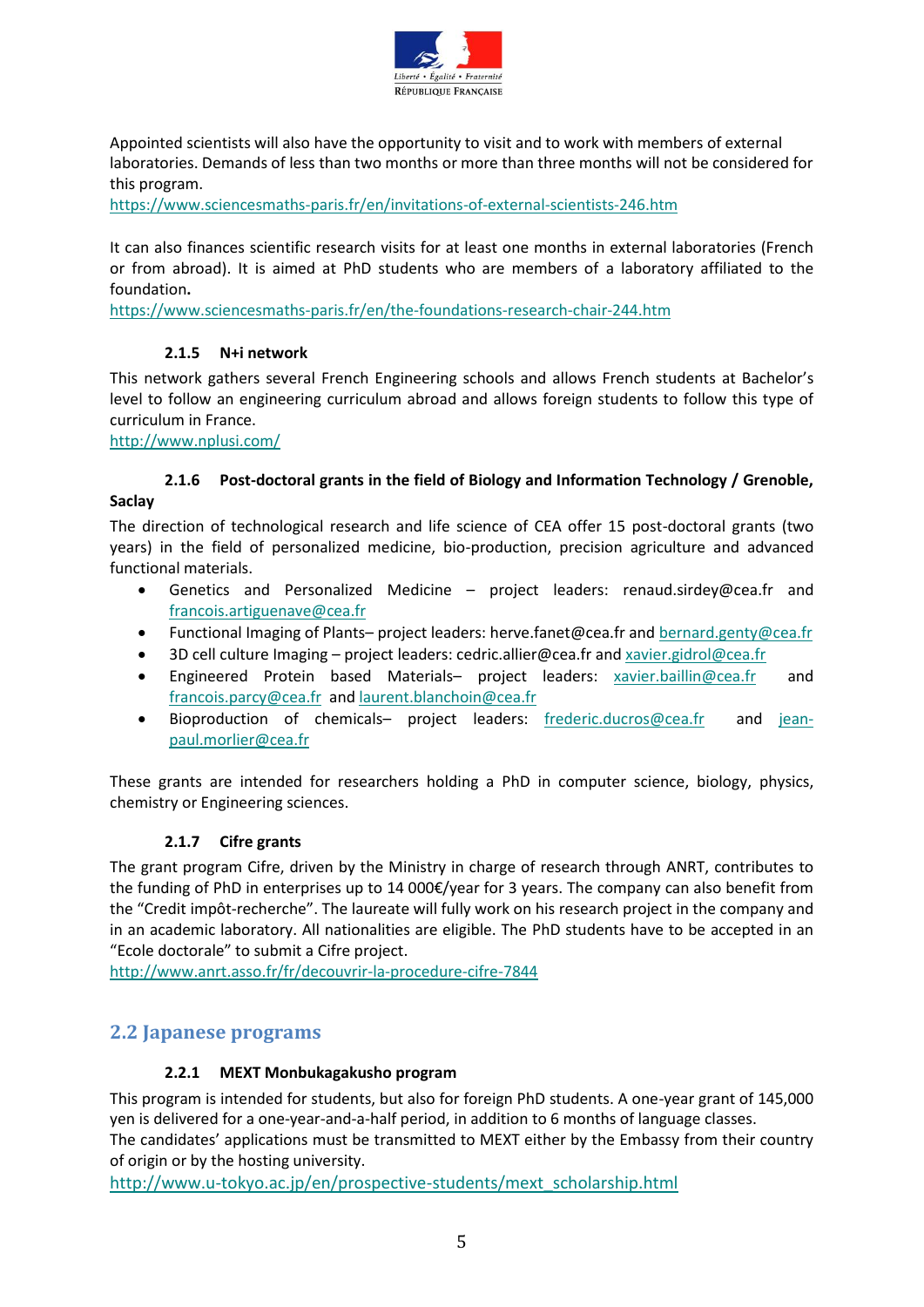

[http://www.jasso.go.jp/study\\_j/documents/scholarshipse\\_mext.pdf?bcsi\\_scan\\_96404f7f6439614d=](http://www.jasso.go.jp/study_j/documents/scholarshipse_mext.pdf?bcsi_scan_96404f7f6439614d=0&bcsi_scan_filename=scholarshipse_mext.pdf) [0&bcsi\\_scan\\_filename=scholarshipse\\_mext.pdf](http://www.jasso.go.jp/study_j/documents/scholarshipse_mext.pdf?bcsi_scan_96404f7f6439614d=0&bcsi_scan_filename=scholarshipse_mext.pdf)

The MEXT also coordinates priority international programs with PhD grants, on identified topics in several Japanese universities.

[http://www.mext.go.jp/a\\_menu/koutou/ryugaku/kokuhi/tokubetu/07032702.htm](http://www.mext.go.jp/a_menu/koutou/ryugaku/kokuhi/tokubetu/07032702.htm)

#### **2.2.2 JSPS**

Except for the calls coordinated with French organisms, French researchers can apply to the following international JSPS programs:

#### **JSPS summer program**

This program offered to young pre- and postdoctoral researchers from France for a 2-months period in the summer (June – August). Fields of research must be humanities, social sciences and natural sciences.

<http://www.jsps.go.jp/english/e-summer/index.html>

#### **JSPS Postdoctoral Fellowship Program (Short-term)**

This program provides opportunities for young pre- and postdoctoral researchers (up to 6 years after the thesis completion) from the US, Canada and Europe to conduct cooperative research in Japan, from 1 to 12 months. Fields of humanities and social sciences and natural sciences.

[http://www.jsps.go.jp/j-fellow/j-fellow\\_14/20\\_eu\\_boshu.html](http://www.jsps.go.jp/j-fellow/j-fellow_14/20_eu_boshu.html) [http://www.jsps.go.jp/english/e-fellow/postdoctoral\\_short.html](http://www.jsps.go.jp/english/e-fellow/postdoctoral_short.html)

#### **JSPS Postdoctoral Fellowship Program for foreign Researchers**

**Standard program:** This program funds 12 to 24 months stays in Japan for young postdoctoral researchers (up to 6 years after the thesis completion) from overseas.

**Short-term program:** This program funds 1 to 12 months stays in Japan for pre and post-doctoral researchers from the US, Canada and Europe.

<https://www.jsps.go.jp/english/e-fellow/application-18.html>

#### **JSPS Invitation Fellowships for Research in Japan (short-term and long-term stays):**

This program is designed to enable experienced researchers (who have a position equivalent to university professor, associate professor or assistant professor ; or researchers who have completed their thesis more than 6 years ago) from overseas to go to Japan to work with their Japanese colleagues. Two Invitations Fellowships are offered: the short-term program (14 to 60 days) and the Long-term program (2 to 10 months).

<http://www.jsps.go.jp/j-inv/index.html>

<http://www.jsps.go.jp/english/e-inv/index.html>

#### **JSPS Invitation Fellowships for Research in Japan (distinguished researchers)**

This program aims to invite overseas researchers with distinguished records of research achievements (Nobel laureates or equivalent) to Japan from 7 to 30 days for purpose corresponding to those records.

<http://www.jsps.go.jp/english/e-inv/index.html>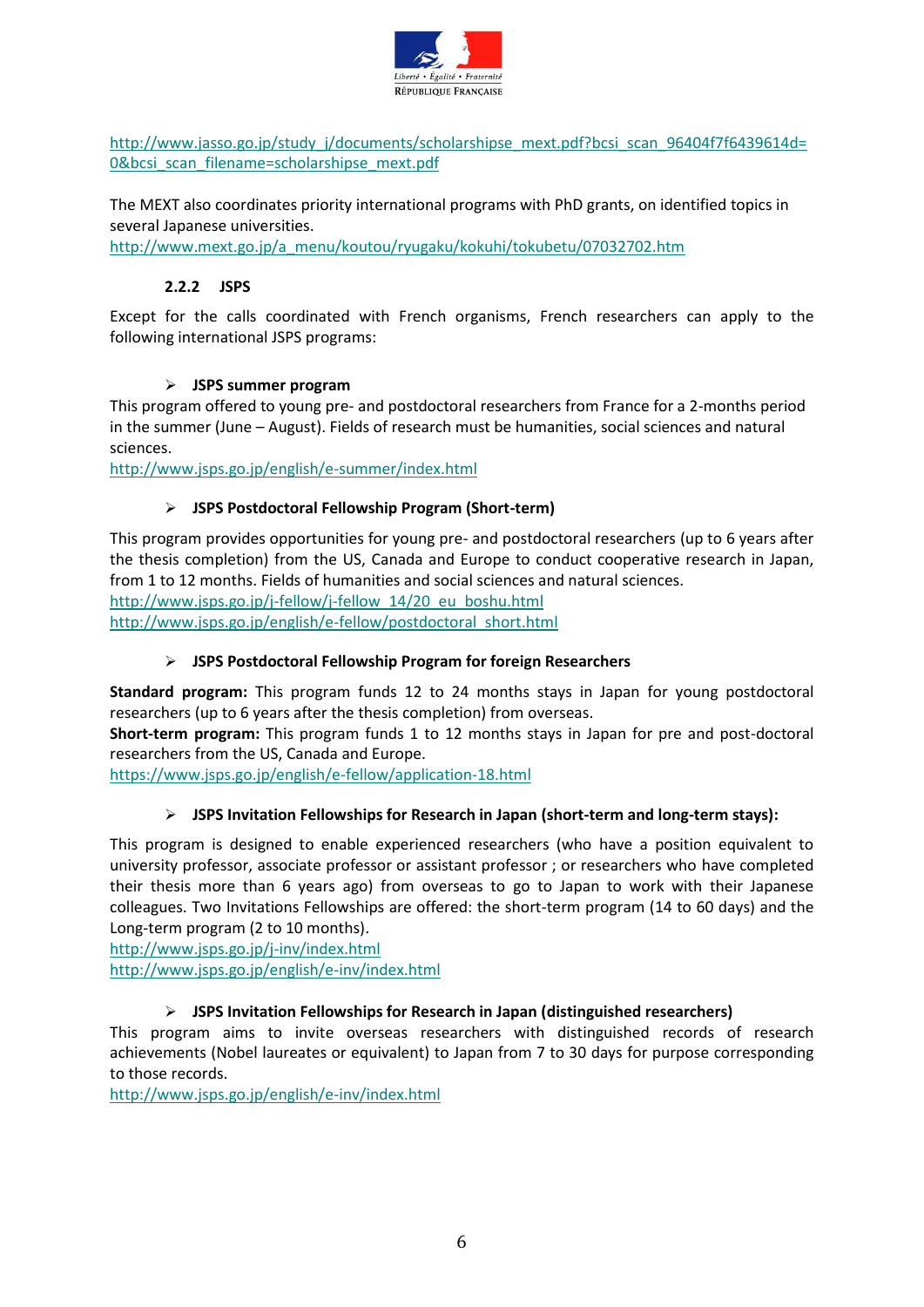

#### **JSPS Next Generation World-Leading Researchers Program**

This program aims at supporting internationally renowned researchers in the field of green innovation and life science innovation. It is open to non-Japanese researchers who want to work in a Japanese institution.

<http://www.jsps.go.jp/english/e-jisedai/index.html>

#### **JSPS Core-to-Core Program: advanced research networks**

This program is designed to create world-class research hubs in research fields considered to be cutting-edge and establish sustainable collaborative relations. All fields of humanities, social sciences and natural sciences.

<http://www.jsps.go.jp/english/e-c2c/index.html>

#### **2.2.3 RIKEN**

There are several programs to promote research projects at RIKEN:

- "International Program Associate" for PhD students: <http://www.riken.jp/en/careers/programs/ipa/>
- "Special Postdoctoral Researcher Program" for postdoctoral researchers: <http://www.riken.jp/en/careers/programs/fpr/>

#### **2.2.4 NIMS (National Institute for Material Sciences)**

Aiming to accelerate materials research for the solution of environmental and energy issues, GREEN invites researchers from universities and research institutes in Japan to work on self-defined research topics in the field of environment and energy using nanotechnology (topics well linked to GREEN's mission are particularly welcome) at NIMS, through a public recruiting process. <http://www.nims.go.jp/GREEN/en/openlabo/index.html>

#### **2.2.5 HOSEI University**

Invitations are extended to young scholars from abroad who are, at the least, enrolled in a doctoral degree program to apply to the HIF Fellowship Program to carry out non-degree research programs at Hosei University under the direction of and/or in cooperation with Hosei faculty and researchers. Research areas include those studies in the humanities, social or natural sciences, or engineering as deemed acceptable by Hosei.

<http://www.global.hosei.ac.jp/en/researchers/hif/>

#### **2.2.6 Scholarships granted by local communities and international associations**

More than 30 cities or prefectures or private foundations offer one year scholarships aimed at foreign students and PhD students.

[http://www.jasso.go.jp/study\\_j/documents/scholarshipse\\_lg.pdf](http://www.jasso.go.jp/study_j/documents/scholarshipse_lg.pdf)

**2.2.7 The JREC-IN platform** also features some opportunities of collaboration with Japan for foreign researchers:<https://jrecin.jst.go.jp/seek/SeekTop?ln=1>

#### **2.2.8 MIRAI Program (Ministry for Foreign Affairs of Japan):**

This program aims at welcoming graduate and undergraduate students from Europe, Central Asia and the Caucasus region to visit Japan for 10 days. The laureates will experience the culture of Japan,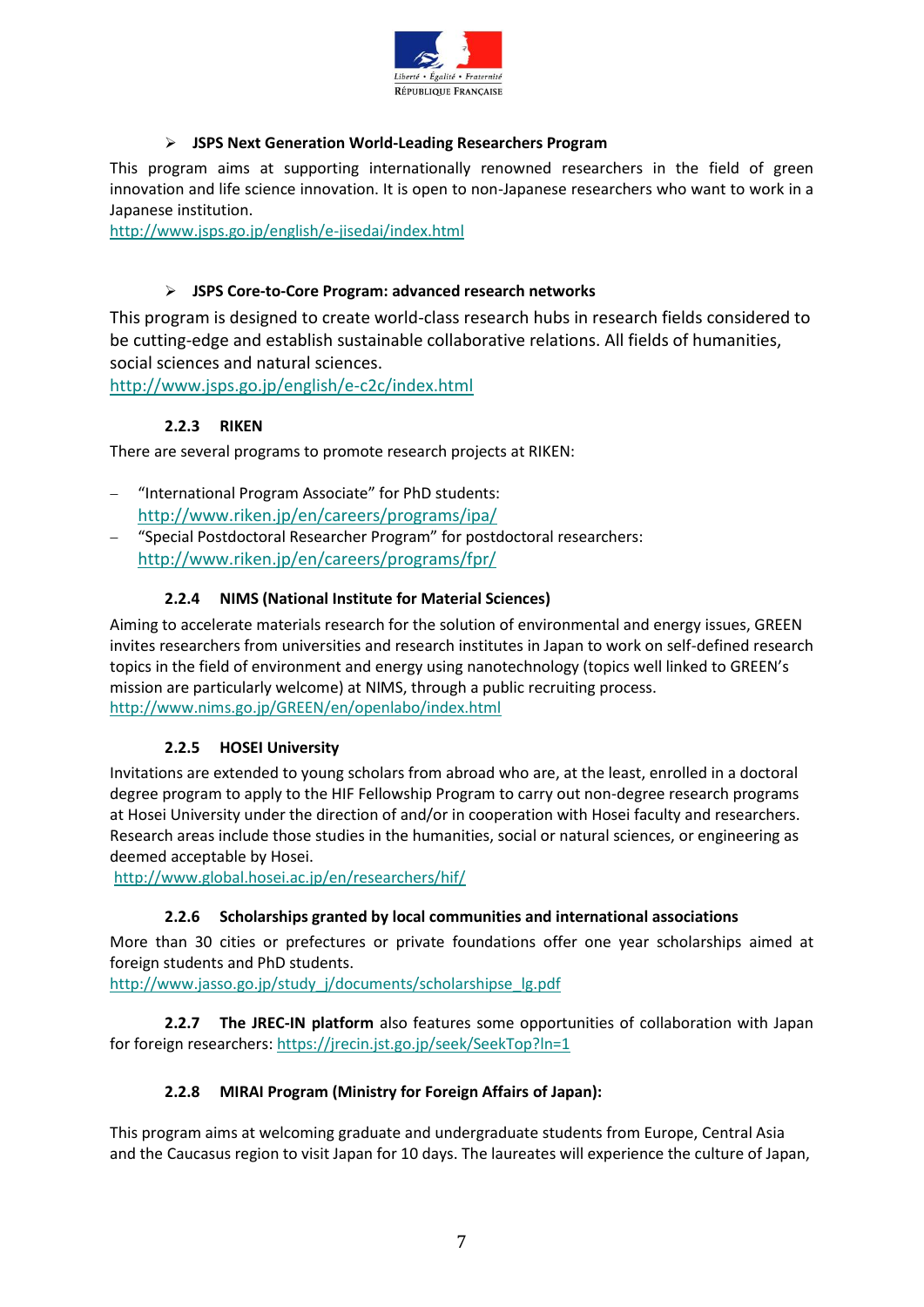

attend academic lectures on politics, economics and sociology at Keio University and exchange their opinions with Japanese students. [http://www.mofa.go.jp/press/release/press4e\\_001752.html](http://www.mofa.go.jp/press/release/press4e_001752.html)

# **3. EUROPEAN PROGRAMS**

## **3.1 Horizon 2020**

The « Horizon 2020 » program includes several types of funding:

### **3.1.1 Collaborative projects**

Japanese teams can participate but they may receive funding only if they apply together with one of their national agencies.

Two calls for projects opened with Japan on the following research areas:

- $\triangleright$  Advanced technologies (Security/Cloud/IoT/BigData) for a hyper connected society in the context of smart city
- $> 5G$  and Beyond

[https://ec.europa.eu/research/participants/portal/desktop/en/opportunities/h2020/calls/h2020](https://ec.europa.eu/research/participants/portal/desktop/en/opportunities/h2020/calls/h2020-euj-2018.html#c,topics=callIdentifier/t/H2020-EUJ-2018/1/1/1/default-group&callStatus/t/Forthcoming/1/1/0/default-group&callStatus/t/Open/1/1/0/default-group&callStatus/t/Closed/1/1/0/default-group&+identifier/desc) [euj-2018.html#c,topics=callIdentifier/t/H2020-EUJ-2018/1/1/1/default](https://ec.europa.eu/research/participants/portal/desktop/en/opportunities/h2020/calls/h2020-euj-2018.html#c,topics=callIdentifier/t/H2020-EUJ-2018/1/1/1/default-group&callStatus/t/Forthcoming/1/1/0/default-group&callStatus/t/Open/1/1/0/default-group&callStatus/t/Closed/1/1/0/default-group&+identifier/desc)[group&callStatus/t/Forthcoming/1/1/0/default-group&callStatus/t/Open/1/1/0/default](https://ec.europa.eu/research/participants/portal/desktop/en/opportunities/h2020/calls/h2020-euj-2018.html#c,topics=callIdentifier/t/H2020-EUJ-2018/1/1/1/default-group&callStatus/t/Forthcoming/1/1/0/default-group&callStatus/t/Open/1/1/0/default-group&callStatus/t/Closed/1/1/0/default-group&+identifier/desc)[group&callStatus/t/Closed/1/1/0/default-group&+identifier/desc](https://ec.europa.eu/research/participants/portal/desktop/en/opportunities/h2020/calls/h2020-euj-2018.html#c,topics=callIdentifier/t/H2020-EUJ-2018/1/1/1/default-group&callStatus/t/Forthcoming/1/1/0/default-group&callStatus/t/Open/1/1/0/default-group&callStatus/t/Closed/1/1/0/default-group&+identifier/desc)

#### **3.1.2 Individual scholarships**

Individual scholarships concern researchers of all nationalities, provided they carry out the research linked to the scholarship in a European institution.

- $\triangleright$  The Marie Skłodowska-Curie actions back up the international mobility of European researchers, along with the mobility of international researchers in Europe, be it for students, PhD students or experienced researchers. [http://ec.europa.eu/programmes/horizon2020/en/h2020-section/marie-sklodowska-curie](http://ec.europa.eu/programmes/horizon2020/en/h2020-section/marie-sklodowska-curie-actions)[actions](http://ec.europa.eu/programmes/horizon2020/en/h2020-section/marie-sklodowska-curie-actions)
- $\triangleright$  The ERC program (for "European Research Council") features four types of individual scholarships: Starting grants, for young researchers ; "consolidator grants" ; advanced grants, for senior researchers; and proof of concept, that targets only recipients of one of the three other scholarships, to help them carry out their project further. <http://erc.europa.eu/>

## **3.2 Erasmus Mundus**

The Erasmus programs support the mobility of students, PhD students, postdoctoral researchers or experienced researchers.

<http://www.japon.campusfrance.org/fr/erasmus-plus>

#### **3.2.1 The TEAM program - Technologies for information and communication Europe-East Asia Mobilities**

This program gathers world-class universities in Europe (Pierre and Marie Curie University in France, Aalto University in Finland, Charles III University of Madrid in Spain, Technical University of Berlin in Germany, Eötvös Loránd in Hungary and the University of Trento in Italy), Japan (Tokyo University, Keio University, Nara Institute of Science and Technology) and South Korea (Chungnam National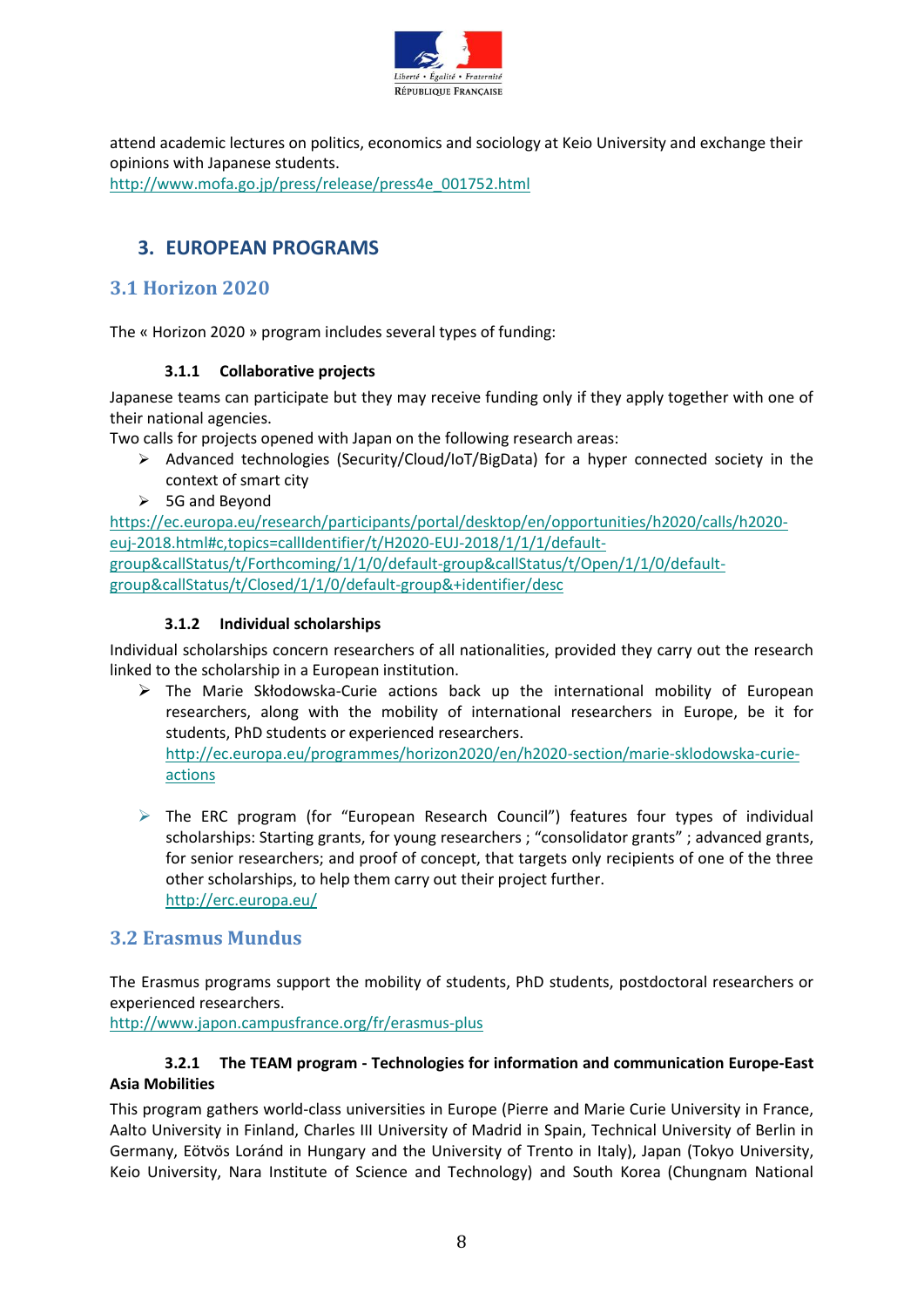

University, Korean Advanced Institute of Science and Technology) in the field of information and communication technologies.

The goal is to create a community of excellence in technologies for information and communication. This program will make it possible to fund the mobility of a total of 110 people, including PhD students, postdoctoral researchers, and academic and administrative staff. 65% of the funding aims at Europeans wishing to work in Asia. This partnership intends to direct young talents to international formations that enable them to acquire new skills. It will also promote the share of good practice between partners and the creation of joint programs, both in research and formation.

www.team-mundus.eu

#### **3.2.2 The EM EASED program – Euro-Asian Sustainable Energy Development**

This program extends the previous EM-BEAM program that was active until 2014 and involved Japan and South Korea, to reinforce the collaborations between Europe and Asia regarding higher education, research, and their management, mainly in the field of energy. It involves 6 European partners (Centrale Paris in France, Free University of Brussels in Belgium, Technical University of Munchen in Germany, Polytechnic University of Milan in Italy, Polytechnic University of Madrid in Spain, Imperial College of London in the United Kingdom), 2 Japanese partners (Keio University and Okayama University) and 2 Korean partners (Korean Advanced Institute for Science and Technology and Pusan National University). It aims at strengthening the collaborations between the involved research teams and between administrative staffs too, so as to share about good practice, pedagogic activities, knowledge and academic acknowledgement.

https://eramundus.ecp.fr/em\_eased/positions

### **3.3 The Canon Foundation – research Fellowships**

The Canon foundation offers 15 fellowships (for amounts up to 27.500 euros) for young researchers (PhD students, postdoctoral researchers) or experienced researchers who wish to stay for 3 months up to 1 year:

- $\triangleright$  in Japan for European applicants affiliated to research institutions in Europe;
- $\triangleright$  in Europe for Japanese applicants.

<https://www.canonfoundation.org/programmes/research-fellowships/>

## **3.4 EUROTALENT Program – CEA**

The CEA welcomes foreign researchers within the frame of the European program EUROTALENT, on the four following topics:

- $\triangleright$  Energy/environment/climate change
- $\triangleright$  Key enabling technologies
- $\triangleright$  Life sciences and biotechnology
- $\triangleright$  High energy physics, high energy density physics, physics of the universe.

Contract duration is one to 3 years.

All information is available on the following website:

<http://eurotalents.cea.fr/>

## **4. INTERNATIONAL PROGRAMS**

## **4.1 EIG CONCERT-Japan**

The European Interest Group CONCERT-Japan launches annual call on various priority fields between Europe and Japan. All researchers from the following participating funding agencies are eligible